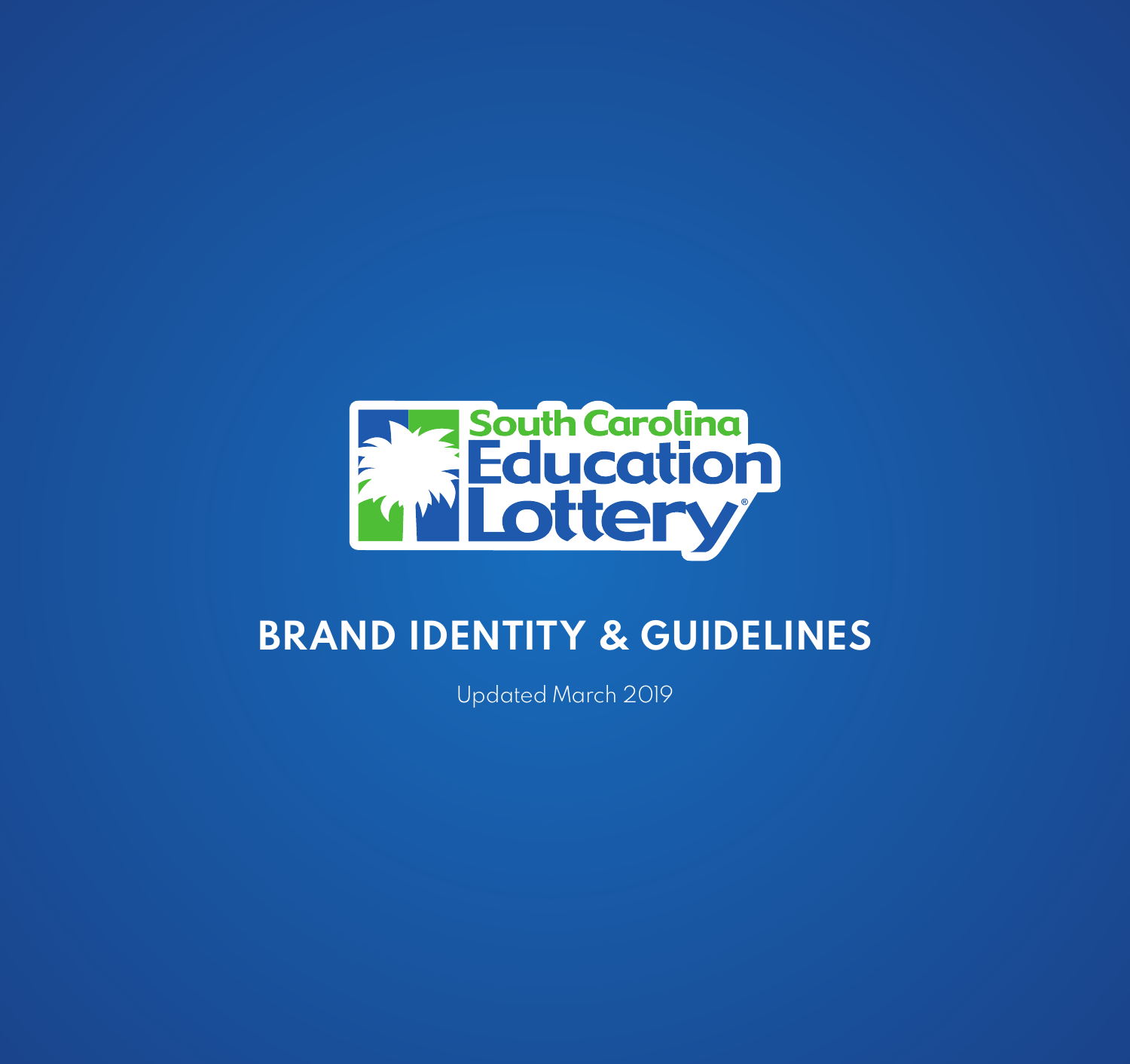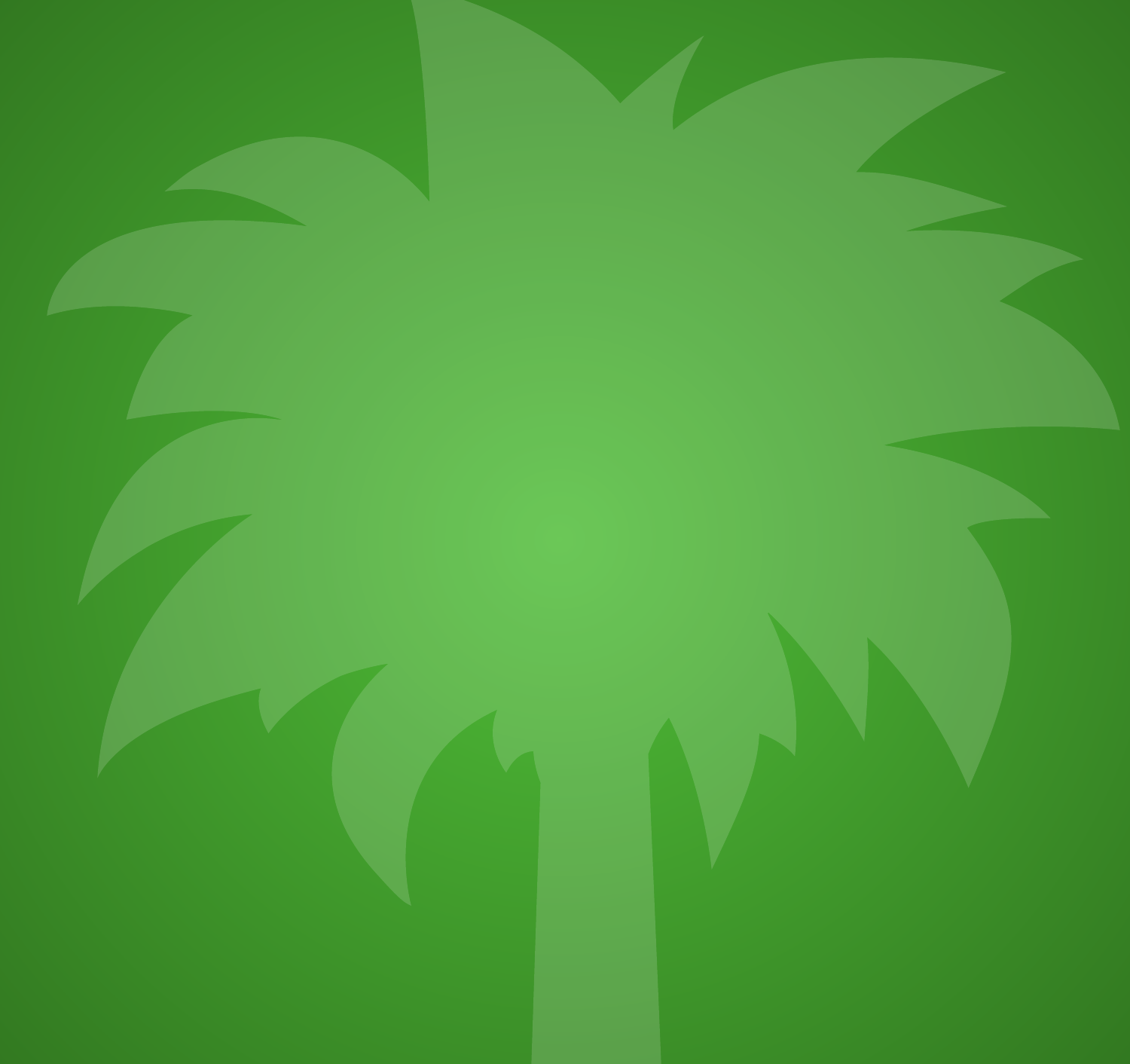### MISSION

**To provide, with integrity, entertainment options to adults to support education in South Carolina.**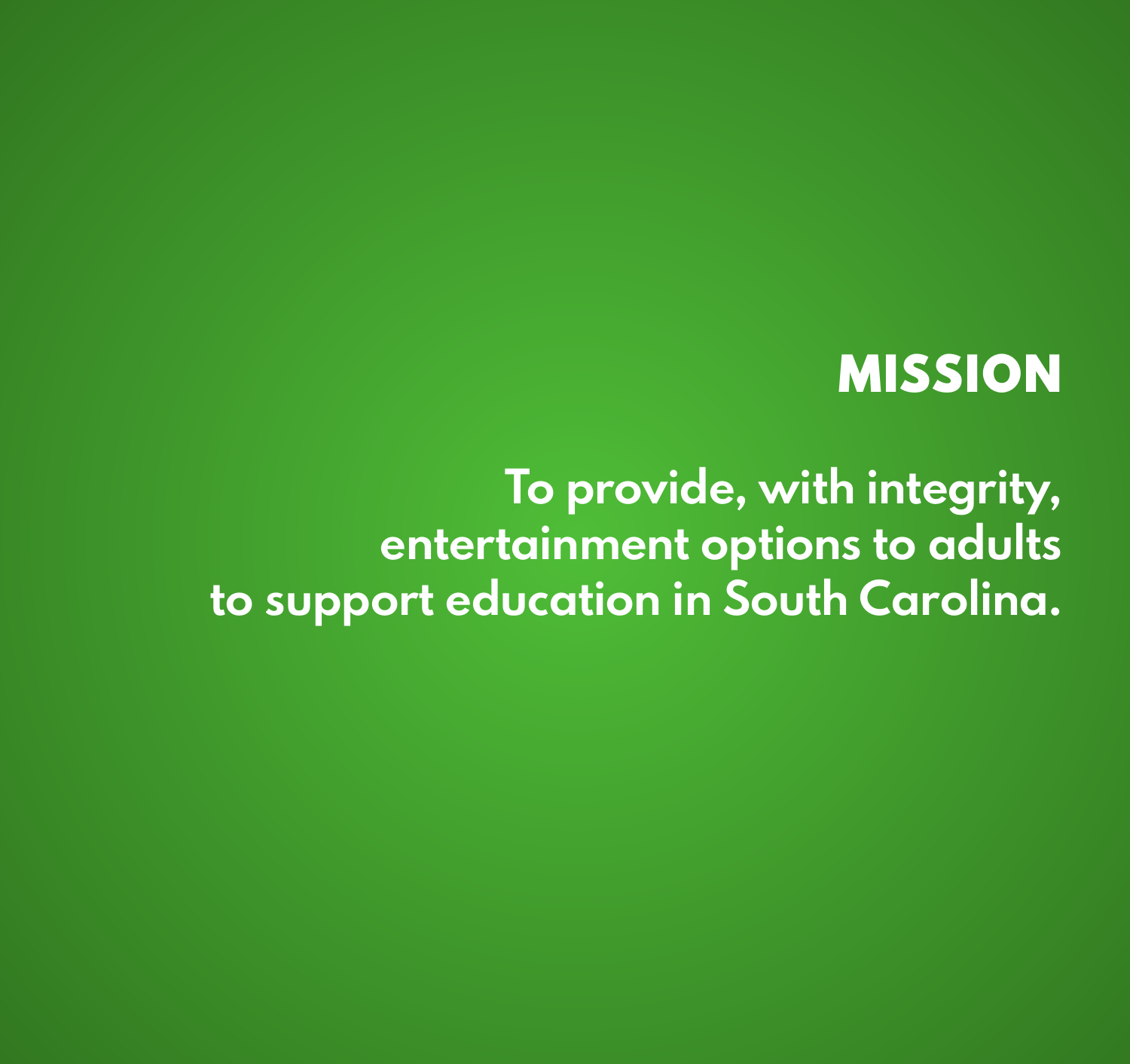## TABLE OF CONTENTS

Introduction Logo Identity Usage Brand Colors Typography Photography

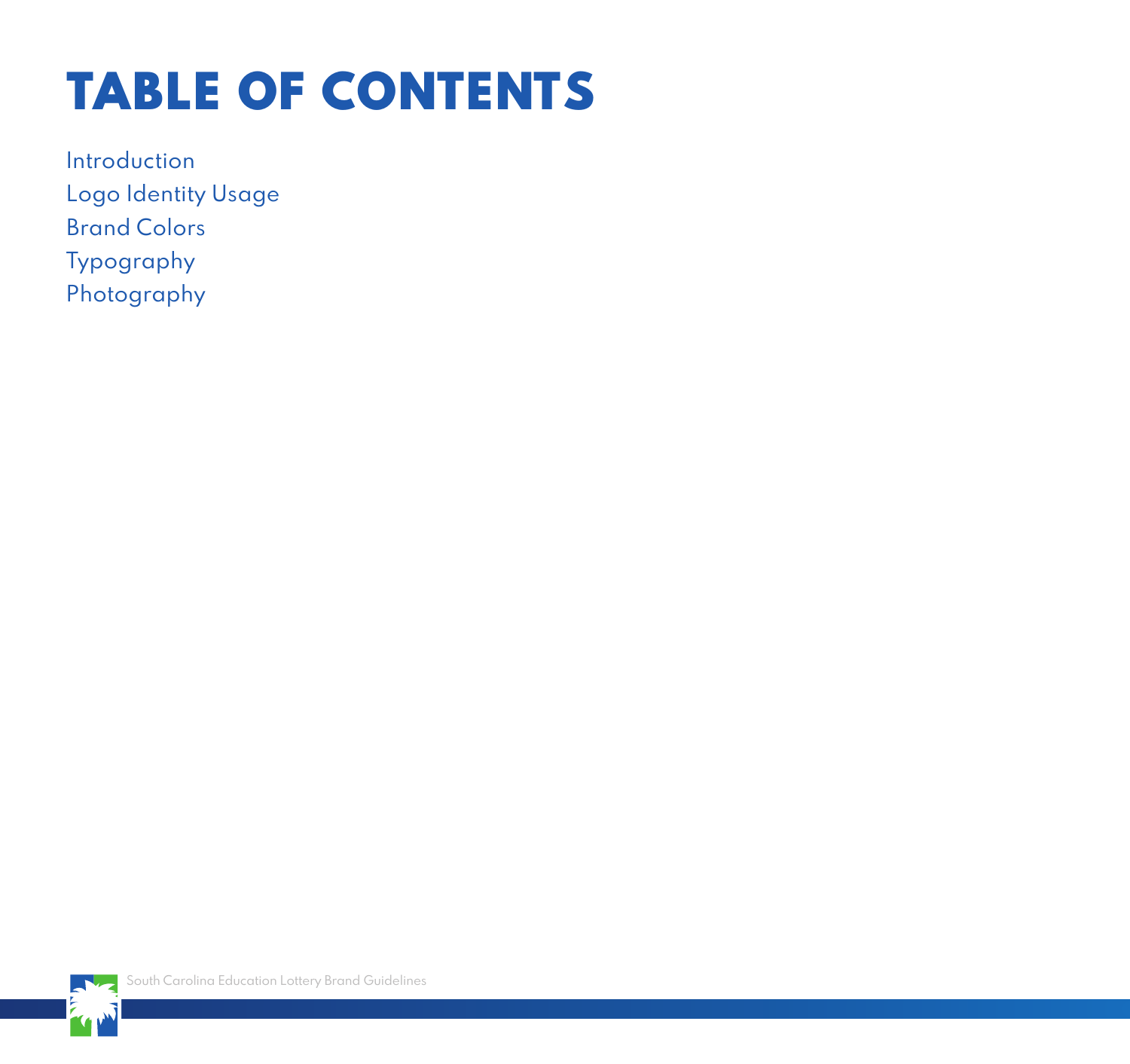## INTRODUCTION

These standards are to establish rules for maintaining a high brand standard around the South Carolina Education Lottery identity elements. This document outlines an identity standard and application system, regulations and examples specifying acceptable execution of the graphical elements.

The coordination of the South Carolina Education Lottery brand to consumers plays a significant role in their perception of the SCEL brand. This guide serves as a vehicle to maintain uniformity throughout all product, retailer collateral, marketing material, point of purchase and sales collateral.



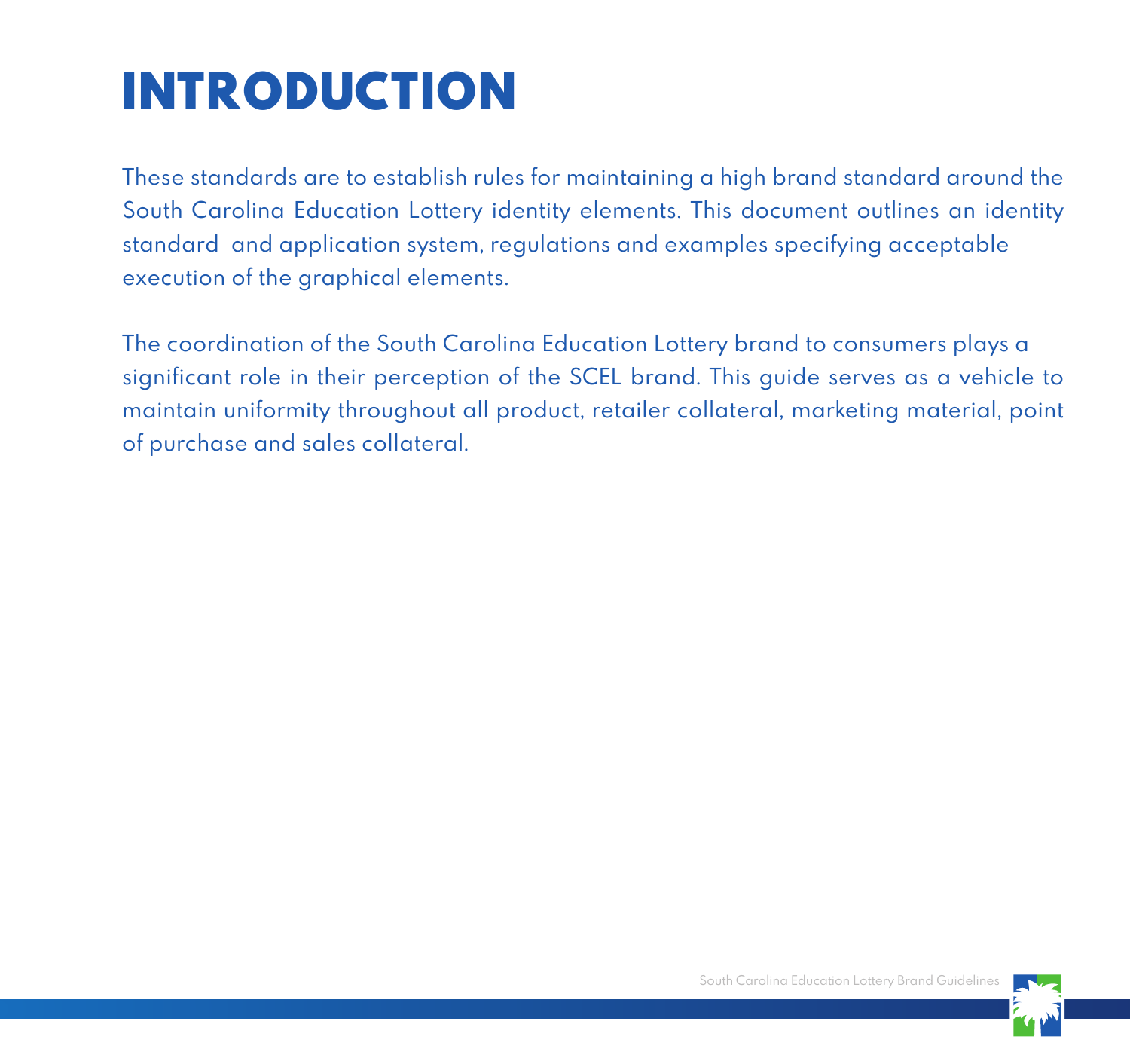# LOGO IDENTITY USAGE

#### **Primary Logo**



Primary Usage to establish lottery identity. To be used in areas that can hold the size of the primary without distorting it.

#### **Secondary Logo Icon**



Secondary Usage to be used after primary has been established. To be used in areas that can not hold the size of the primary without distorting it.



Icon to be used as a design element after either the Primary logo or Secondary logo have been established.

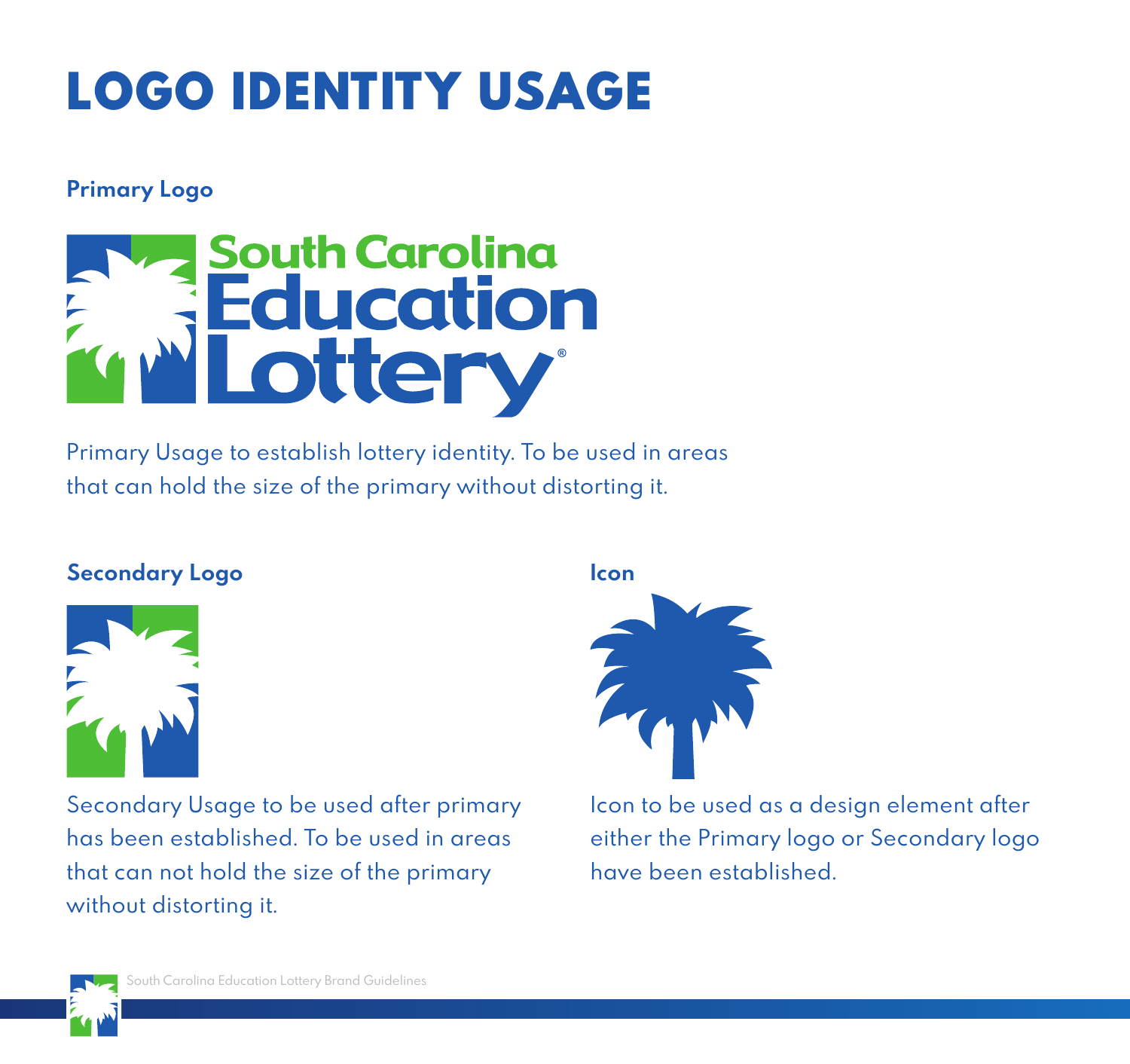### **Use on Color**

These rules apply for both the Primary logo and the Secondary logo. Examples are provided for multi-color and one-color logos.





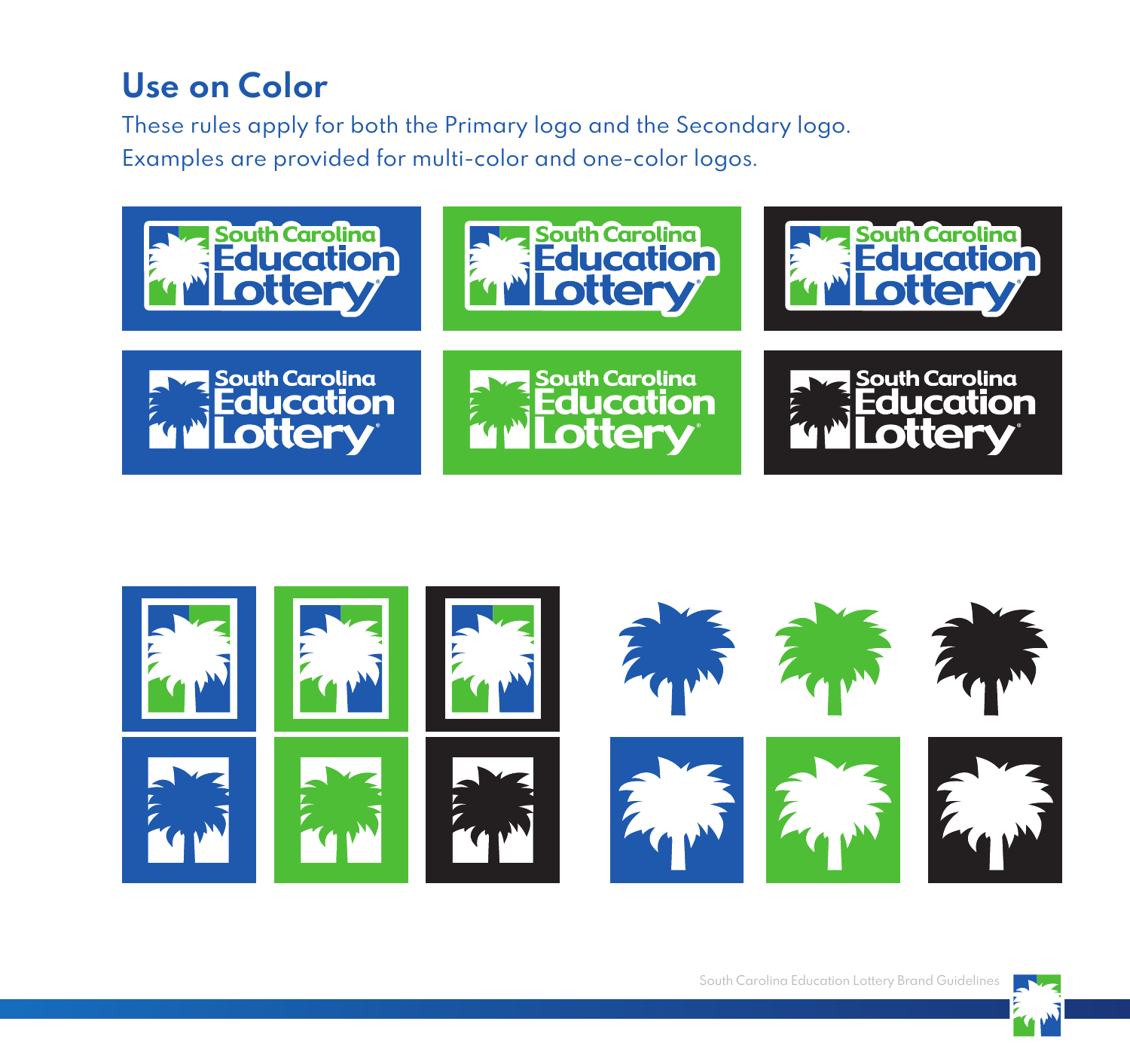### **Improper Usage**

These rules apply for both the Primary logo and the Secondary logo.





Example 2



Do not alter the angle or proportion of the SCEL Logo.





Example 2



Do not violate the designated safety zone.



Do not add peripheral elements to the SCEL Logo.

Example 1



Example 2



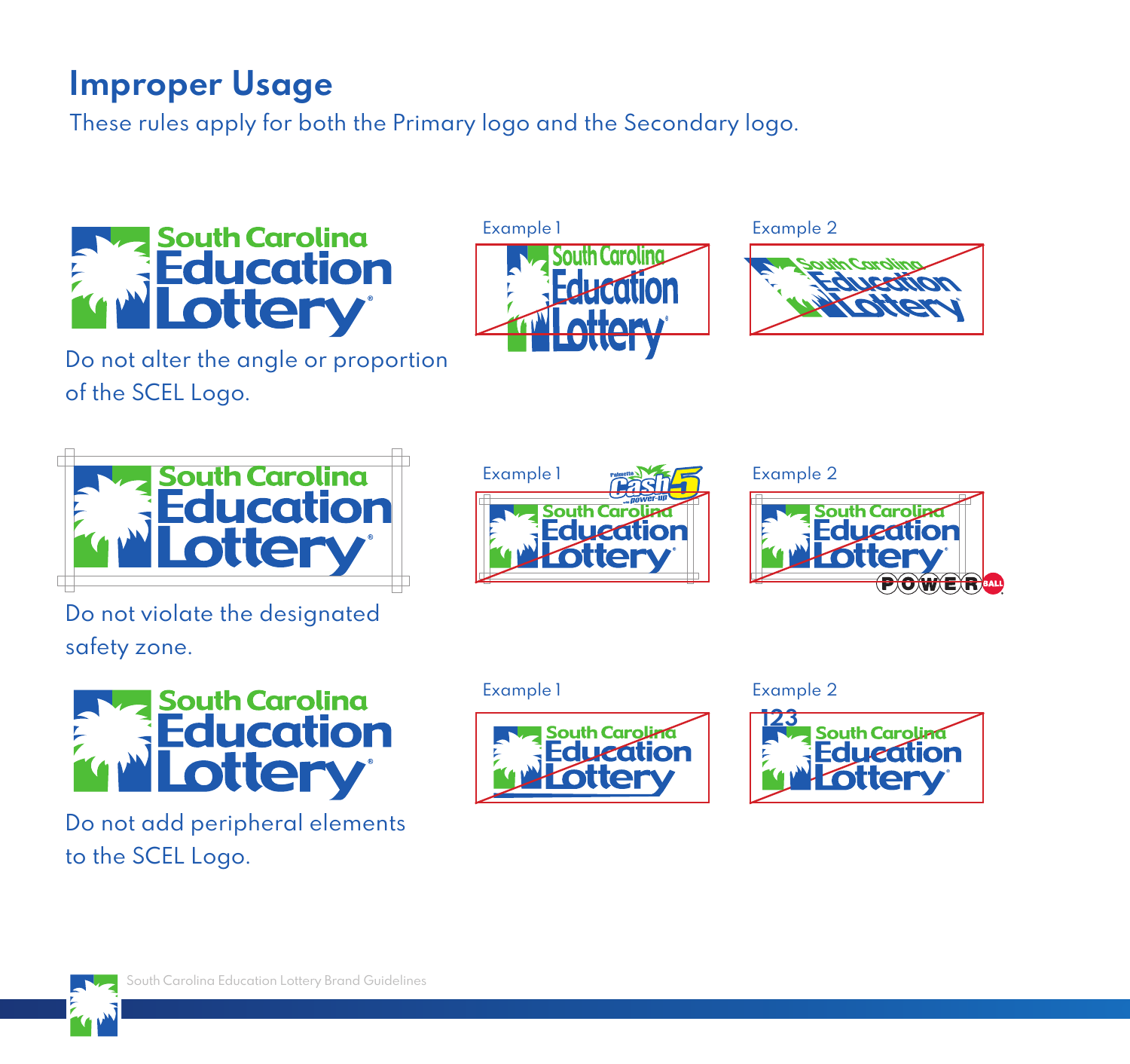### **Improper Usage**

Do not skew, distort, outline, blur, rotate, arch, disassemble, distress or fill the logo with images or textures.





**Outline** 



Rotate



Disassemble



Skew Distort



Blur



Arch



**Distress** 

South Carolina Education Lottery Brand Guidelines

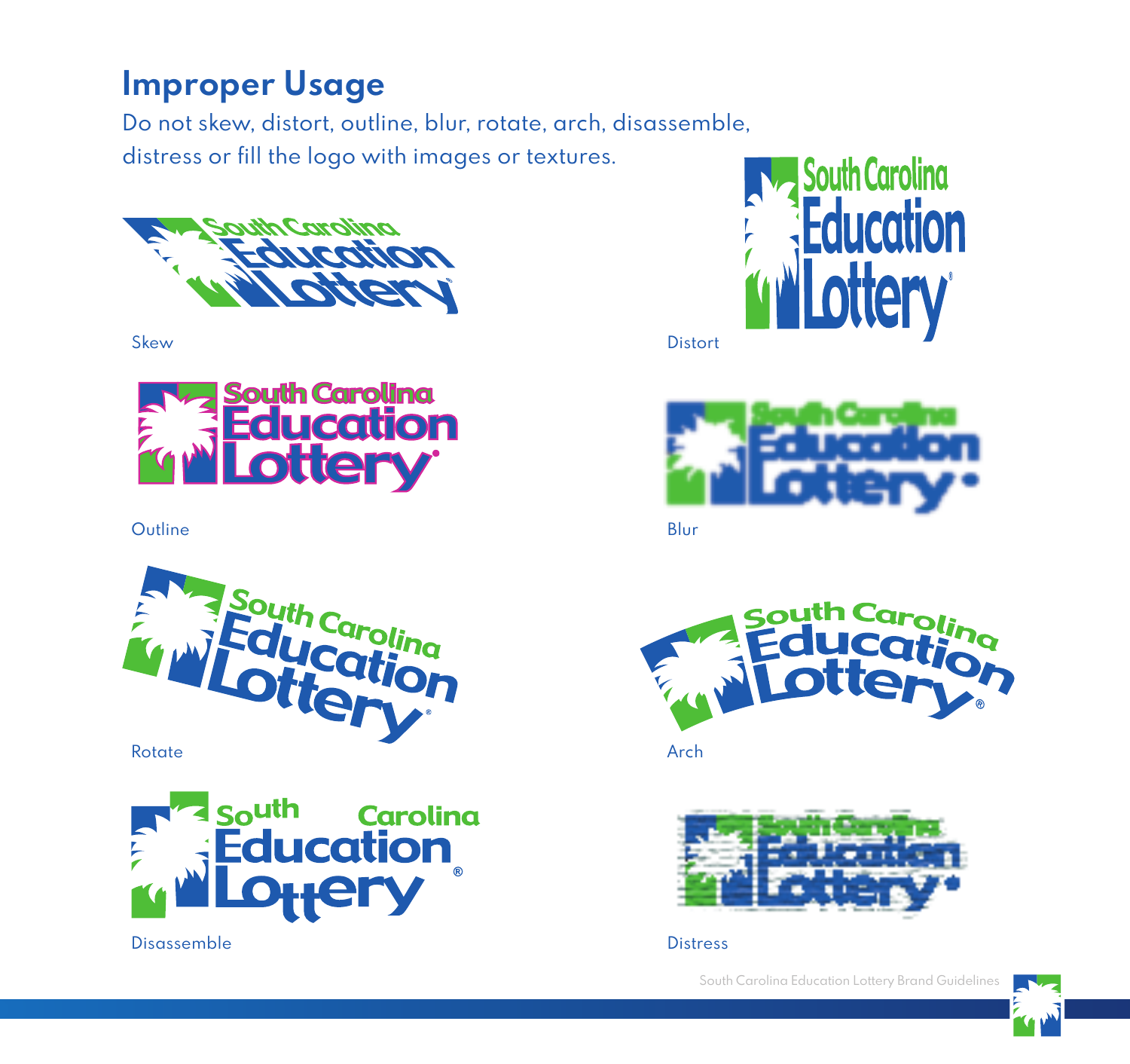## BRAND COLORS

#### Primary Colors

| PMS 286 Blue       |                  | PMS 361 Green      |                  | White              |                |
|--------------------|------------------|--------------------|------------------|--------------------|----------------|
| <b>Color Codes</b> |                  | <b>Color Codes</b> |                  | <b>Color Codes</b> |                |
| Pantone            | : 286 Blue       | Pantone            | : 361 Green      | Pantone            | : 0            |
| <b>CMYK</b>        | : CIOO M66 YO K2 | <b>CMYK</b>        | : C69 MO Y100 KO | <b>CMYK</b>        | $\therefore$ O |
| <b>RGB</b>         | : RO G93 BI70    | <b>RGB</b>         | : R84 G185 B72   | <b>RGB</b>         | : 0            |
| <b>HEX</b>         | : 005daa         | <b>HEX</b>         | : 54b948         | <b>HEX</b>         | $:$ FFFFFFF    |